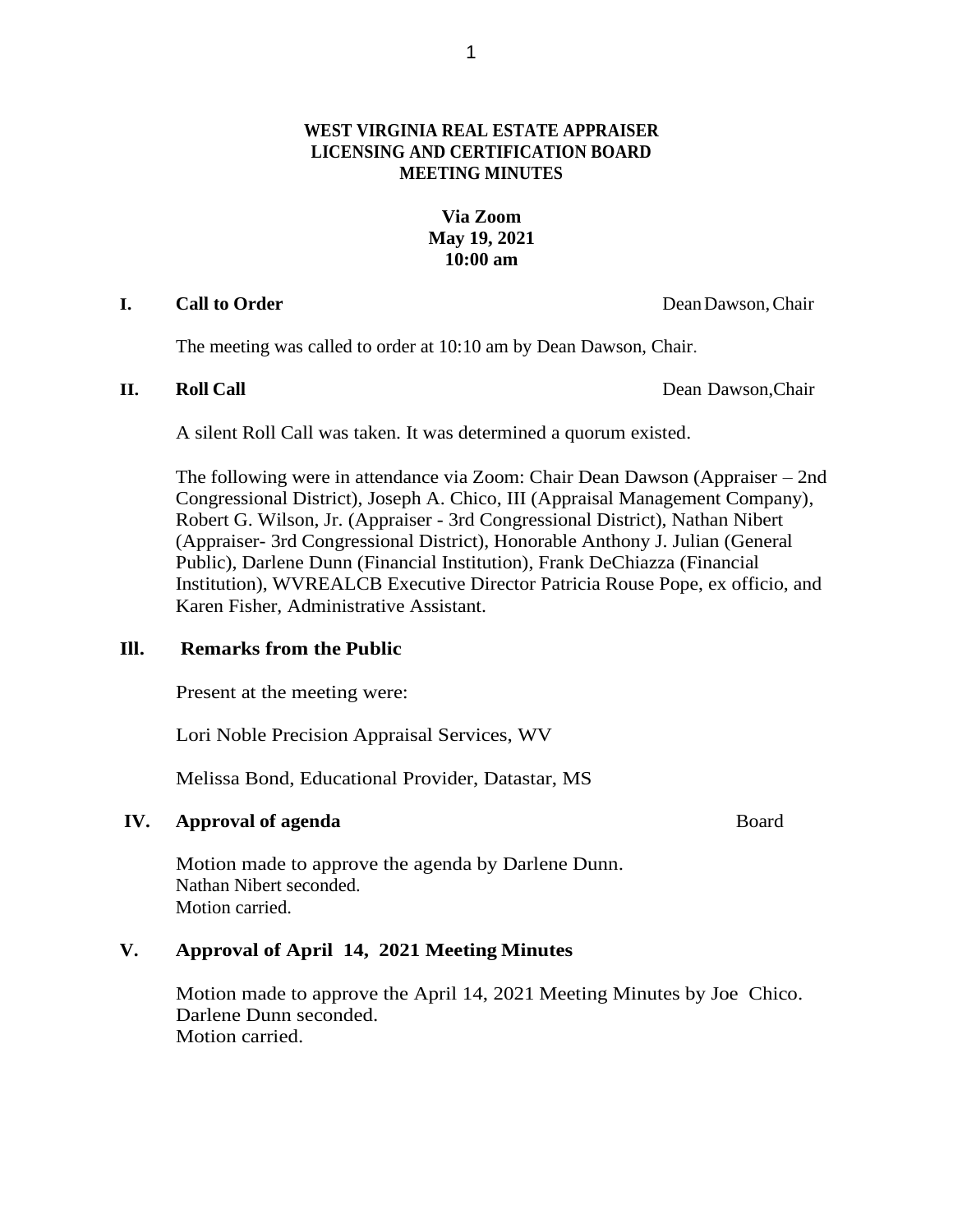### **VI.** Financial Report **Patricia** Rouse Pope

Patricia presented the April 2021 Financial Statement.

Motion to approve the Financial Report was made by Frank DeChiazza. Darlene Dunn seconded. Motion carried.

#### **VII. Executive Director's Report Patricia Rouse Pope**

Patricia called the following matters to the Board's attention:

- 1. Update regarding License with Dash Issue
- 2. Update regarding AMC registration renewals
- 3. Status of Appraisal Renewal Packets
- 4. Update on status of next newsletter

Motion made to approve the Executive Director's Report was made by Dean Dawson. Nathan Nibert seconded the motion. Motion carried.

### **VIII. Legal Counsel Report Anthony D. Eates, II**

Dean Dawson updated the Board on the status of the Attorney General's staff and our legal counsel's availability and the current Consent Decree counter-proposals re S20-005- C, S20-008-C, S20-009-C, and S20-006-C.

## **IX. Committee Reports & Recommendations**

#### **A. Standards** Dean Dawson

1. Report of Recommendations of 5.12.2021 Meeting:

New Complaint(s) None

New Allegation(s) a. A21-004

Pending Allegation(s)

- b. A20-002
- c. A21-003 Elevate to Board Complaint

2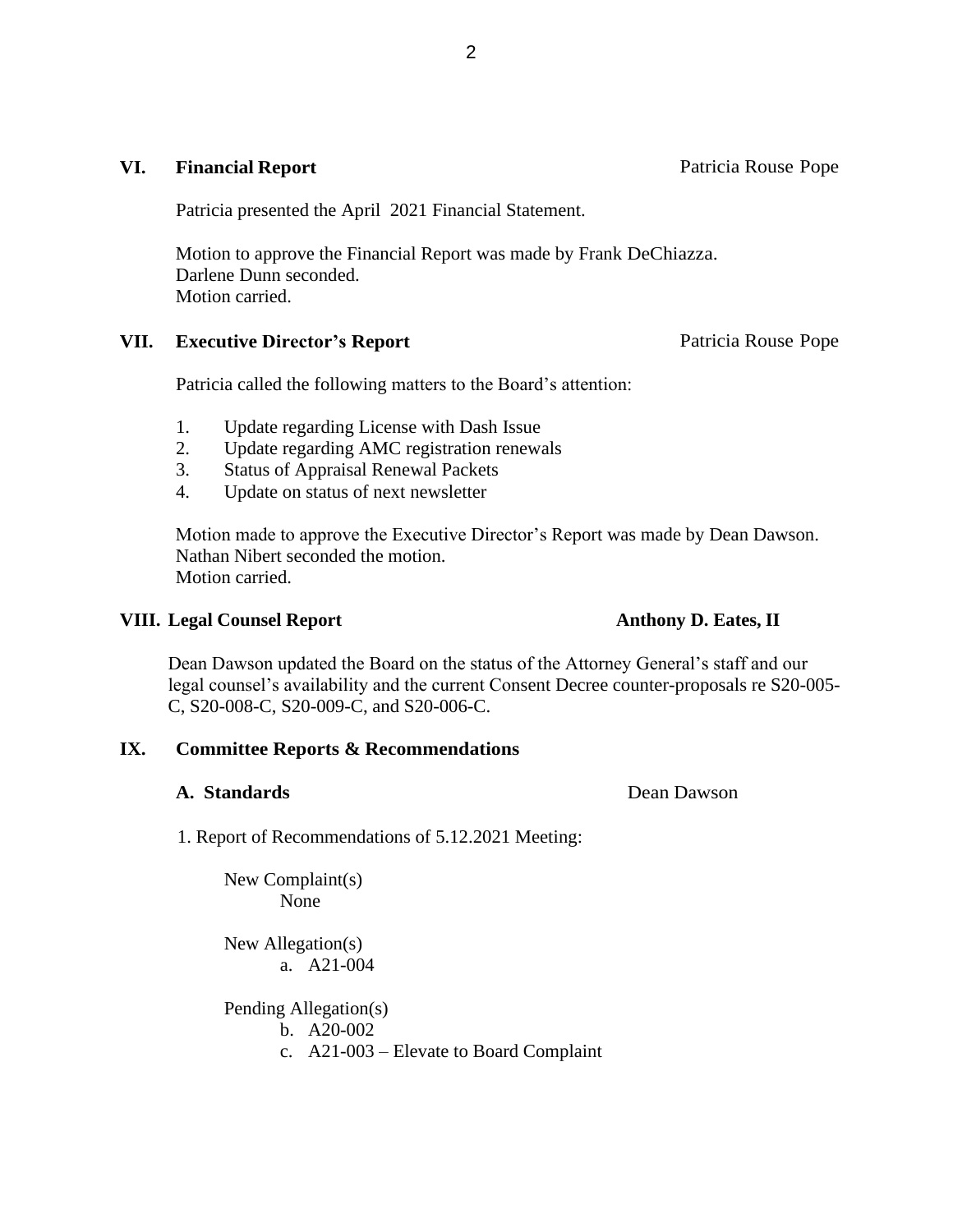Pending complaint(s)

- d. S20-001-C
- e. S20-002-C
- f. . S20-003-C Terms of Consent Decree met. Board accepted.
- g. S20-004-C Board granted request re: Exam Proctoring.
- h. S20-005-C.
- i. S20-006-C
- j. S20-007-C
- k. S20-008-C
- l. S20-009-C
- m. S20-010-C
- n. S20-012-C
- p. S20-013-C
- q. S20-014-C
- r. S21-001-C
- s. S21-002-C
- t. S21-003-C

Motion made to accept the Standards Committee recommendations as presented by Dean Dawson. Nathan Nibert seconded. Motion carried

## **B. Upgrades** Nathan Nibert, Chair

- a. Report of recommendations of 5.12.2021 Meeting:
	- a. U21-011-R Denied with Commentary for Response
	- b. U21-013-R Approved
	- c.  $U21-014-S$  Approved
	- d. U21-015-L Continued

Motion made to accept the Upgrades Committee recommendation by Nathan Nibert. Dean Dawson seconded. Motion carried.

#### **C. Education Board**

Consideration of Approval of Education Courses.

- a. ASFMRA Alternative Investments Seminar Agriculture as an Asset
- b. ASFMRA Practical Applications of the Equivalency Ratio
- c. ASFMRA Valuation of Lifestyle and Trophy Properties
- d. McKissock Guidelines for Fannie Mae Appraisals

Each of the courses listed above – Approved.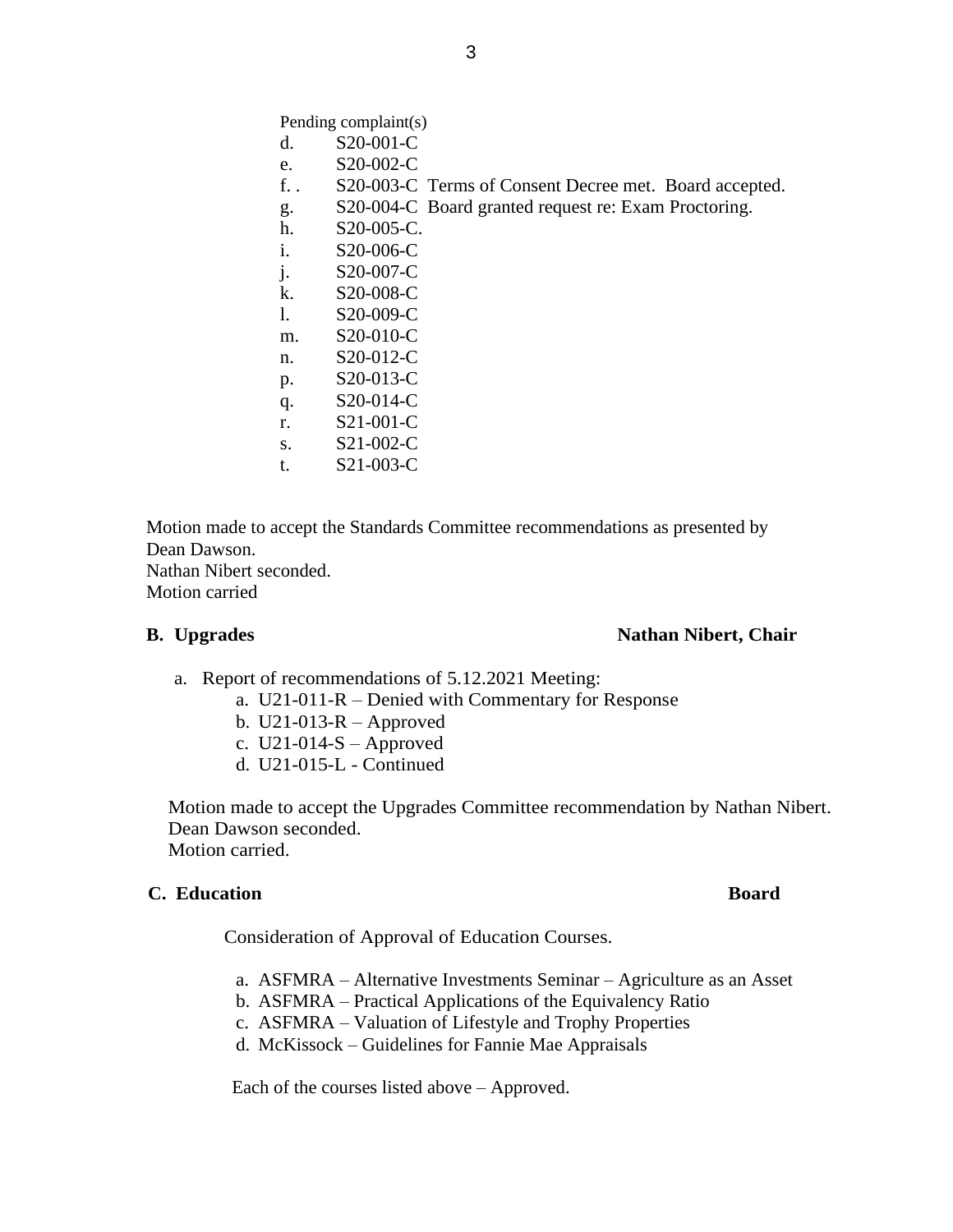Motion made to approve the Education recommendations by Robert Wilson. Nathan Nibert seconded. Motion carried.

## **X. Open Business**

- A. Consideration of AMC/Appraisal.
- B. Consideration of beginning in-person meetings.
- C. Consideration of holding a board meeting in northern or southern WV.
- D. Consideration of license & certification number issue.
- E. Zoom Meeting Protocol

Discussion re Items B. and C. ensued. Board consensus was to hold the June meetings in Morgantown. Standards and Upgrades Committee will meet on Tuesday, June 22, 2021, and the Board will meet on Wednesday, June 23, 2021.

Motion to approve Open Business made by Dean Dawson. Nathan Nibert seconded. Motion carried.

## **XI New Business**

A. Consideration of Licensing & Education Coordinator Dismissal

Item is moot due to prior resignation of licensing & Education Coordinator.

## **XII. Remarks from the Board**

## **XIII. Adjournment**

Motion to adjourn made by Anthony Julian. Frank DeChiazza seconded. Motion carried.

The Board meeting was adjourned at 11:15 a.m.

- WVREALCB meeting June 23, 2021 Morgantown, WV
- Standards & Upgrades Committee meeting June 22, 2021